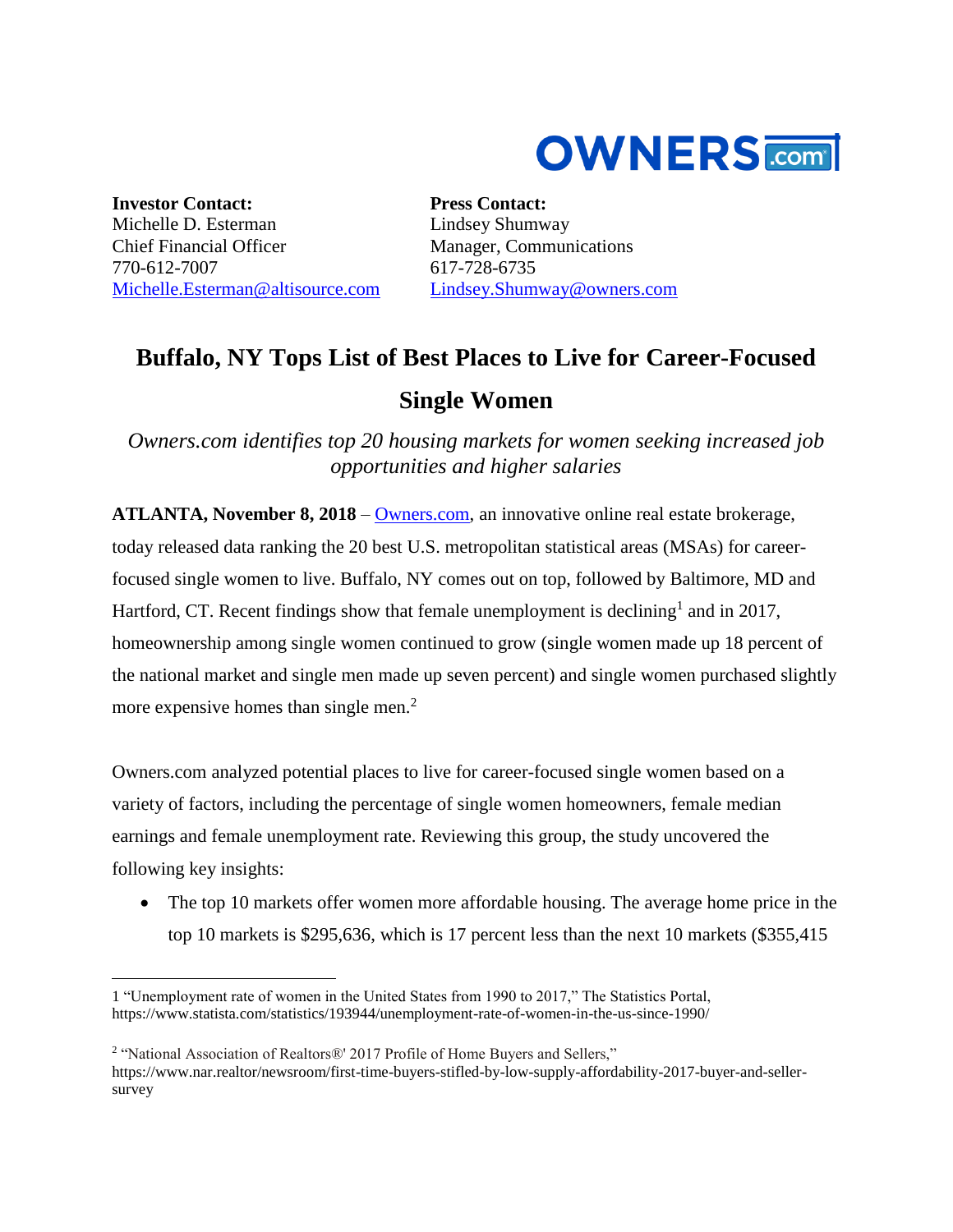on average) which include distinctly expensive markets like San Francisco and Washington, DC.

- Females in the top 10 markets are spending on average 10 percent less of their monthly salary on housing compared to the next 10 markets (32.9 percent on average versus 36.9 percent on average).
- The average female unemployment rate in the top 20 markets (4.5 percent) is less than the national average, suggesting these markets offer more employment opportunities for women.
- Compared to the national average, single women in the top 20 markets earned nearly 10 percent more (\$46,524 on average versus \$42,352 nationally), suggesting these markets offer higher paying job opportunities.

"With lower unemployment rates and higher incomes than the national average, single women are entering the real estate market at a fast pace and placing a huge value on owning a home," said Daniel Maloney, Head of National Sales at Owners.com. "While many of the top 20 markets offer single, professional women strong career opportunities, they can also be considered expensive real estate markets. Smart buyers should look to work with a brokerage that can offer the technology, data and on-the-ground expertise of an agent, to help them make the most informed home purchase decision."

|                | <b>MSA</b>                                   | Percentage        | <b>Female</b>   | Average      | Percentage of       | <b>Unemployment</b>  |
|----------------|----------------------------------------------|-------------------|-----------------|--------------|---------------------|----------------------|
|                |                                              | <b>Single</b>     | <b>Median</b>   | Home         | Female              | <b>Rate</b> ; Female |
|                |                                              | Female            | <b>Earnings</b> | <b>Price</b> | <b>Salary Going</b> |                      |
|                |                                              | <b>Households</b> |                 |              | to Mortgage         |                      |
|                |                                              |                   |                 |              | <b>Payment</b>      |                      |
|                | National (weighted)                          | 13.2%             | \$42,352        | \$340,897    | 40.5%               | 5.2%                 |
| 1              | Buffalo-Cheektowaga-<br>Niagara Falls, NY    | 13.4%             | \$41,197        | \$175,578    | 22.1%               | 2.9%                 |
| $\overline{2}$ | Baltimore-Columbia-<br>Towson, MD            | 14.5%             | \$50,411        | \$319,025    | 32.8%               | 4.7%                 |
| 3              | Hartford-West Hartford-<br>East Hartford, CT | 13.1%             | \$50,869        | \$243,666    | 24.8%               | 4.4%                 |

*Top 20 Markets to Live for Single Women*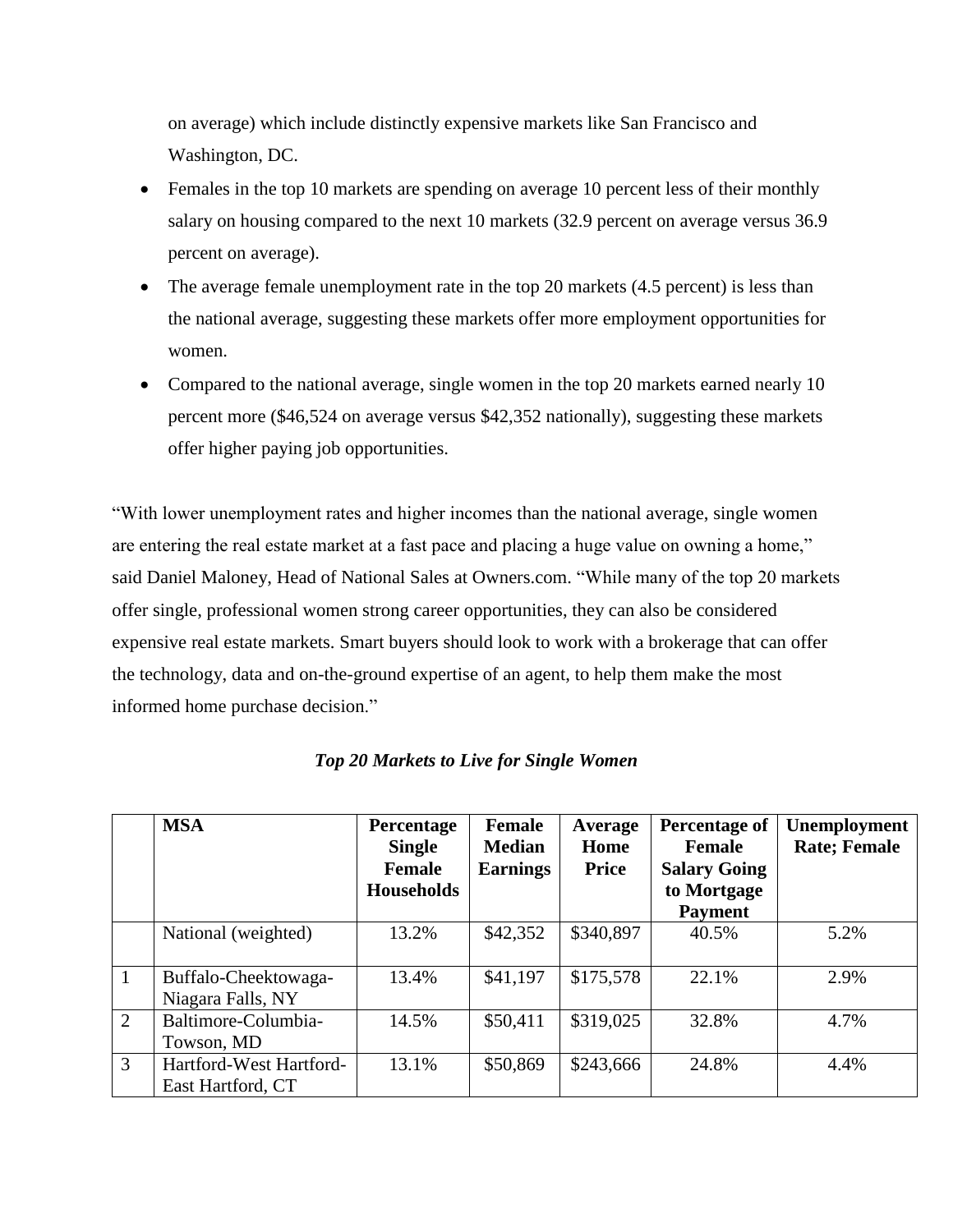| $\overline{4}$ | Richmond, VA                  | 14.4% | \$42,277 | \$270,732 | 33.2% | 4.5% |
|----------------|-------------------------------|-------|----------|-----------|-------|------|
| $\overline{5}$ | Boston-Cambridge-             | 11.8% | \$54,416 | \$509,664 | 48.5% | 4.1% |
|                | Newton, MA-NH                 |       |          |           |       |      |
| 6              | Dallas-Fort Worth-            | 13.6% | \$41,645 | \$307,554 | 38.2% | 4.4% |
|                | Arlington, TX                 |       |          |           |       |      |
| $\overline{7}$ | New York-Newark-              | 14.9% | \$51,099 | \$516,856 | 52.4% | 5.8% |
|                | Jersey City, NY-NJ-PA         |       |          |           |       |      |
| 8              | Columbus, OH                  | 12.7% | \$41,753 | \$226,688 | 28.1% | 4.2% |
| 9              | St. Louis, MO-IL              | 13.4% | \$41,364 | \$215,752 | 27.0% | 4.4% |
| 10             | Rochester, NY                 | 13.1% | \$40,753 | \$170,845 | 21.7% | 4.2% |
| 11             | Providence-Warwick,           | 13.9% | \$43,973 | \$305,324 | 35.9% | 5.2% |
|                | <b>RI-MA</b>                  |       |          |           |       |      |
| 12             | Minneapolis-St. Paul-         | 10.0% | \$47,845 | \$288,326 | 31.2% | 2.9% |
|                | Bloomington, MN-WI            |       |          |           |       |      |
| 13             | Washington-Arlington-         | 12.3% | \$60,358 | \$456,316 | 39.1% | 4.9% |
|                | Alexandria, DC-VA-            |       |          |           |       |      |
|                | MD-WV                         |       |          |           |       |      |
| 14             | Indianapolis-Carmel-          | 13.1% | \$40,820 | \$191,045 | 24.2% | 4.3% |
|                | Anderson, IN                  |       |          |           |       |      |
| 15             | <b>Atlanta-Sandy Springs-</b> | 14.8% | \$42,003 | \$250,082 | 30.8% | 5.3% |
|                | Roswell, GA                   |       |          |           |       |      |
| 16             | Cincinnati, OH-KY-IN          | 12.8% | \$41,867 | \$197,441 | 24.4% | 4.4% |
| 17             | Philadelphia-Camden-          | 14.1% | \$46,494 | \$275,478 | 30.7% | 5.6% |
|                | Wilmington, PA-NJ-            |       |          |           |       |      |
|                | DE-MD                         |       |          |           |       |      |
| 18             | Denver-Aurora-                | 10.4% | \$47,373 | \$415,370 | 45.4% | 3.6% |
|                | Lakewood, CO                  |       |          |           |       |      |
| 19             | Milwaukee-Waukesha-           | 12.9% | \$42,208 | \$220,480 | 27.0% | 5.0% |
|                | West Allis, WI                |       |          |           |       |      |
| 20             | San Francisco-Oakland-        | 10.8% | \$61,764 | \$954,293 | 80.0% | 4.4% |
|                | Hayward, CA                   |       |          |           |       |      |

## **Methodology**

Owners.com identified all MSAs with over one million people. Owners.com used three metrics to identify and rank the top 20 markets for single, professional women to live in the United States. The MSAs were measured based on three key metrics, which were scaled, weighted and summed. The national average data was weighted across the U.S. population. The weights for each metric are as follows:

- [Median Female Income:](https://www.census.gov/) 40 percent
- [Percentage of Single Women Homeowners:](https://www.census.gov/) 30 percent of score
- [Female Unemployment Rate:](https://factfinder.census.gov/faces/tableservices/jsf/pages/productview.xhtml?pid=ACS_16_1YR_S2301&prodType=table) 30 percent of score